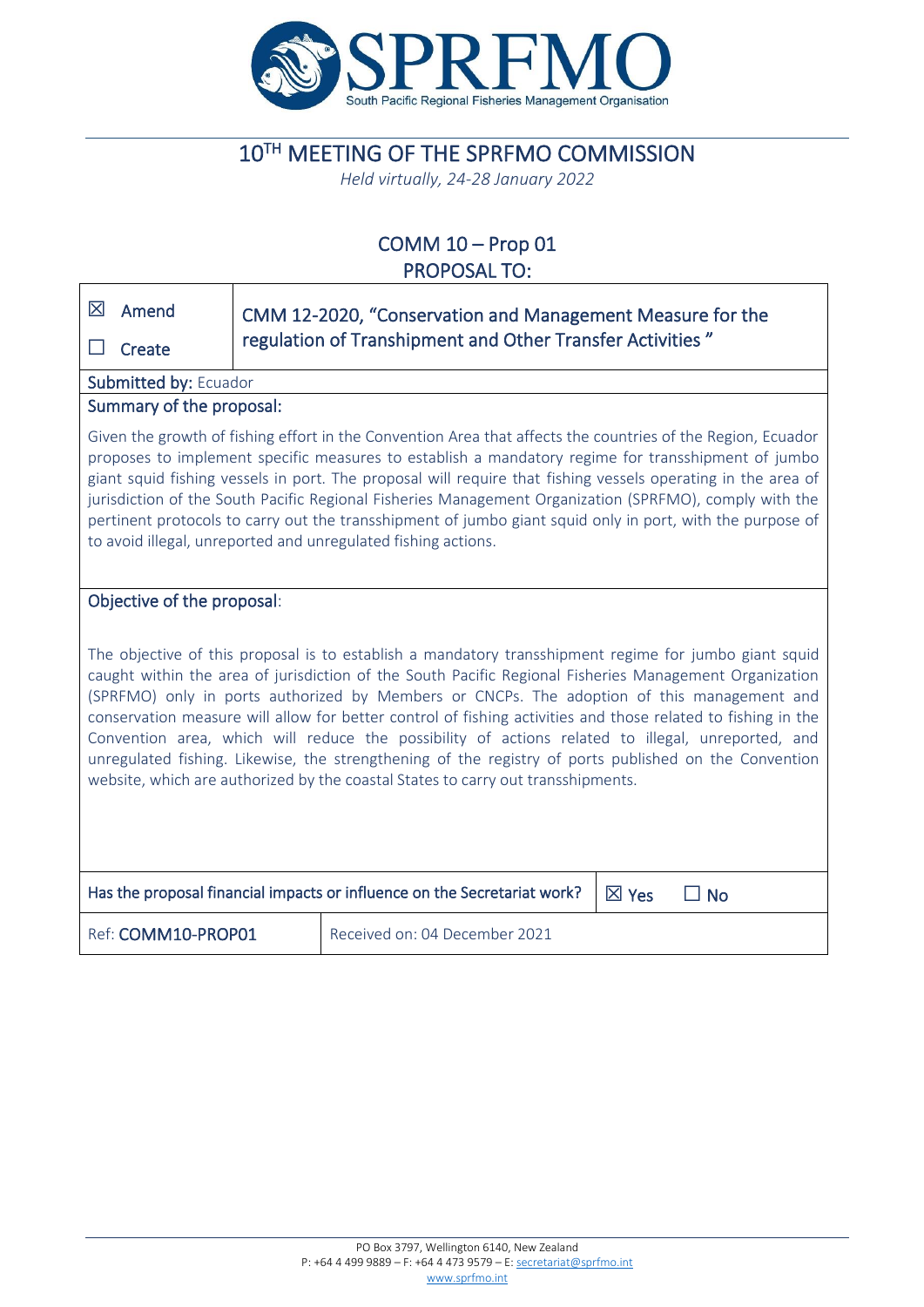

# CMM 12-2022 1

## Conservation and Management Measure for the regulation of Transhipment and Other Transfer Activities

*(Supersedes CMM 12-2020)*

#### The Commission of the South Pacific Regional Fisheries Management Organisation;

*RECALLING that* Article 1(1)(o) of the Convention defines "transhipment" as the unloading of all or any of the fishery resources or fishery resource products derived from fishing in the Convention Area on board a fishing vessel to another fishing vessel either at sea or in port;

*RECOGNISING* that transhipment at sea is a common global practice, but that unregulated and unreported transhipment of catches of fishery resources, in particular on the high seas, contributes to distorted reporting of catches of such stocks and supports illegal, unreported and unregulated (IUU) fishing in the Convention Area;

*RECOGNISING* the importance of adequately regulating, monitoring and controlling transhipment at high seasto contribute to combating IUU fishing activities, and that States should take all necessary measures to ensure that vessels flying their flag do not engage in transhipment of fish caught by fishing vessels engaged in IUU fishing through adequate regulation, monitoring and control of such transhipment of fish;

*NOTING* that Article 18 (3)(f) and (h) of the *Agreement for the Implementation of the Provisions of the United Nations Convention on the Law of the Sea of 10 December 1982 relating to the Conservation and Management of Straddling Fish Stocks and Highly Migratory Fish Stocks* requires flag States to adopt measures to regulate transhipment on the high seas to ensure that the effectiveness of conservation and management measures is not undermined, and port States to adopt regulations to prohibit landings and transhipments where the catch has been taken in a manner which undermines the effectiveness of regional conservation and management measures on the high seas;

*RECALLING* Articles 25(1)(d), 26(2)(a) and 27(1)(c) of the Convention, which prescribe, *inter alia*, that Members of the Commission shall take all necessary measures to ensure that fishing vessels flying its flag land or tranship fishery resources caught in the Convention Area in accordance with standards and procedures adopted by the Commission;

*ADOPTS* the following Conservation and Management Measure (CMM) in accordance with Article 8 of the Convention:

### General Provisions for All Vessels Engaged in Fishing in the Convention Area

- 1. For the purposes of this CMM, "competent authorities" means the authorities of the Member or CNCP under whose flag the vessel is operating.
- 2. Transhipments at high seas and in port shall only be undertaken between vessels included in the Commission Record of Vessels. The transhipments of jumbo giant squid will be carried out only in ports authorized by a Member or the CNCP and registered with the SPRFMO Secretariat.
- 3. At sea transfer of fuel, crew, gear or any other supplies between two vessels in the Convention Area shall only be undertaken between vessels included in the Commission Record of Vessels.

<sup>1</sup> [CMM 12-2021 superseeds 12-2020]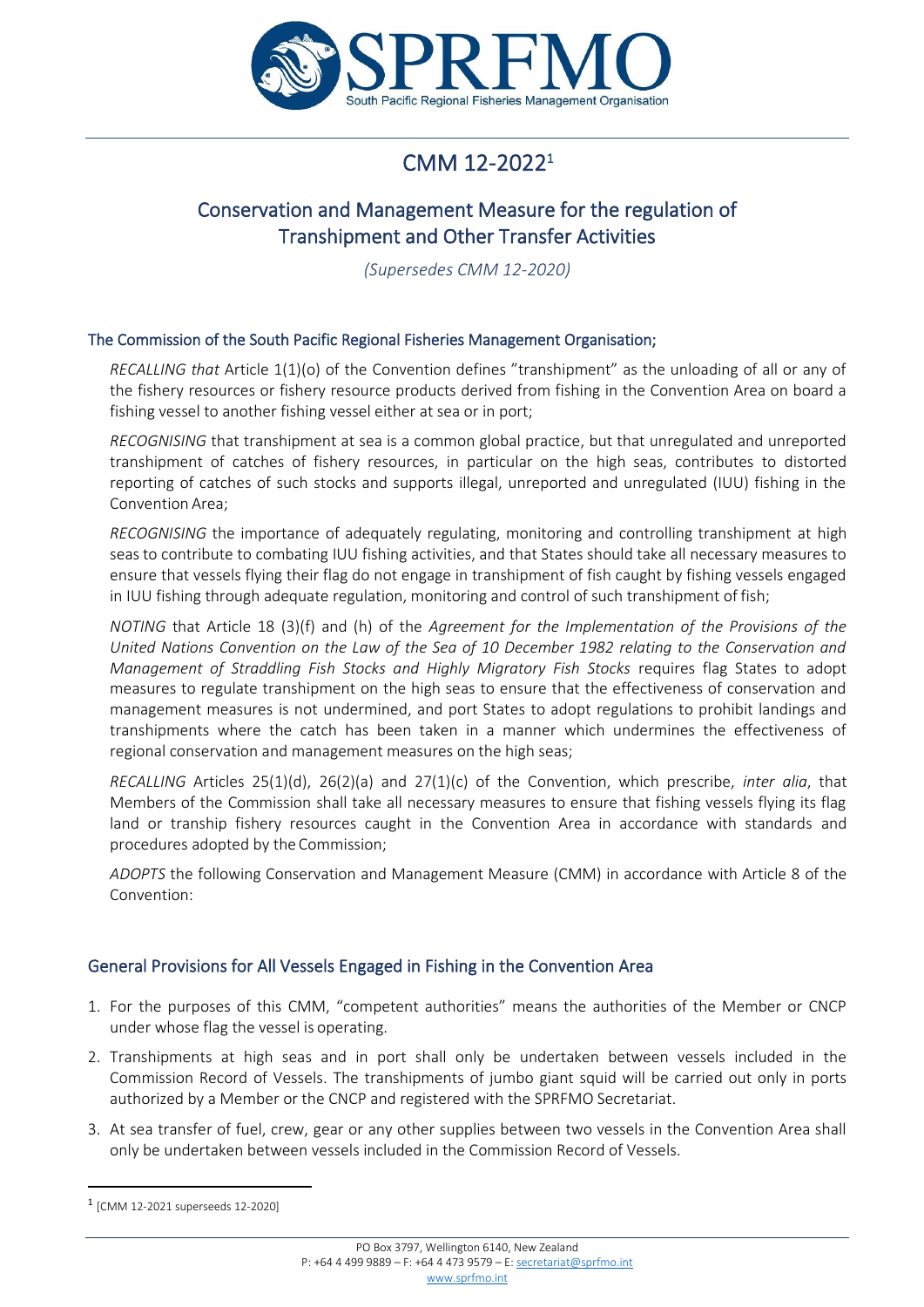

### Transhipments of Fishery Resources Caught in the Convention Area

- 4. The competent authorities of the receiving fishing vessel (carrier vessel) shall notify the Secretariat, at least 7 days in advance, of a 14-day period during which transhipments of fishery resources caught in the Convention Area, regardless of where the transhipment takes place, are scheduled to occur. The receiving vessel notification shall include the relevant information available regarding the transhipment operation, including the estimated date and time, anticipated location, fishery, and information about the vessels intending to tranship, in accordance with Annex 1 as much as practicable. The competent authorities of both the unloading and receiving vessels shall notify the Secretariat of an intention to tranship at least 12 hours before the estimated time of such activity. The notification shall include the estimated date and time, anticipated location, fishery, and information about the vessels intending to tranship, in accordance with Annex 1. The competent authorities may authorise the vessel operator to provide notification directly to the Secretariat. The Secretariat shall make this information available on the Members' section of the Commission website as soon as possible.
- 5. If, in accordance with the applicable CMMs, an observer is on board the unloading or receiving vessel, the observer shall monitor the transhipment activities.
- 6. An observer monitoring transhipment under paragraph 5 shall complete a transhipment logsheet, as set out in Annex 2, to verify the quantity and species of the fishery resources being transhipped, and shall provide a copy of the logsheet to the competent authorities of the observed vessel. The competent authorities of the observed vessel shall submit the observer data of the transhipment logsheet to the Secretariat, no later than 15 days from debarkation of the observer.
- 7. For the purpose of verifying the quantity and species of the fishery resources being transhipped, and in order to ensure that proper verification can occur, the observer on board shall have full access to the observed vessel, including crew, gear, equipment, records<sup>1</sup> and fish holds.
- 8. The competent authorities of the unloading fishing vessel and the receiving fishing vessel shall notify all the operational details to the Secretariat, as specified in Annex 3, no later than 7 days after the transhipment is carried out.
- 9. The competent authorities may authorise the vessel operator to provide this information directly to the Secretariat by email; should the Secretariat require any clarification, those requests shall be directed to the competent authorities of the relevant vessel. The Secretariat shall make a summary of this information available on the Members' section of the Commission website.

### Review

10.This CMM shall enter into force 60 days after the conclusion of the annual Commission meeting in 2022.

11.This CMM shall be reviewed at the regular meeting of the Commission in 2023. Such review shall take into account, *inter alia*, the latest advice of the Compliance and Technical Committee with respect to the effectiveness of this CMM in providing the Commission with information about transhipments and other transfer activities and supporting monitoring, control, and surveillance activities; appropriate levels of observer coverage; and the scope of this CMM.

<sup>&</sup>lt;sup>1</sup> This includes electronic records.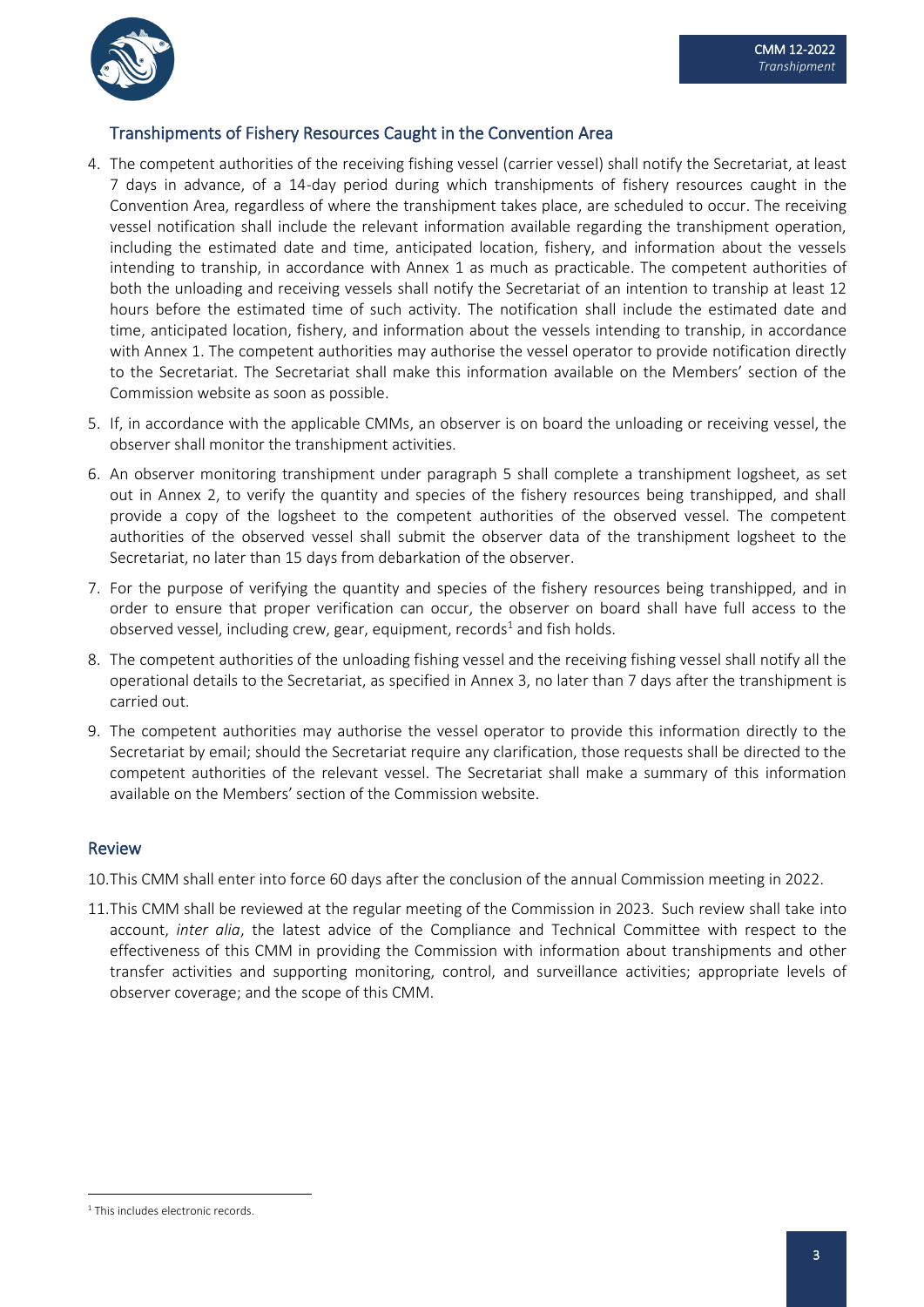

## Annex 1 Transhipment Notification

#### Details of Unloading Vessel

- a) Name of vessel
- b) Registration number
- c) Radio call sign
- d) Vessel flag State
- e) IMO number/ IHS Fairplay number (if applicable)
- f) Name and nationality of vessel master

#### Details of Receiving Vessel

- a) Name of vessel
- b) Registration number
- c) Radio call sign
- d) Vessel flag State
- e) IMO number/ IHS Fairplay number (if applicable)
- f) Name and nationality of vessel master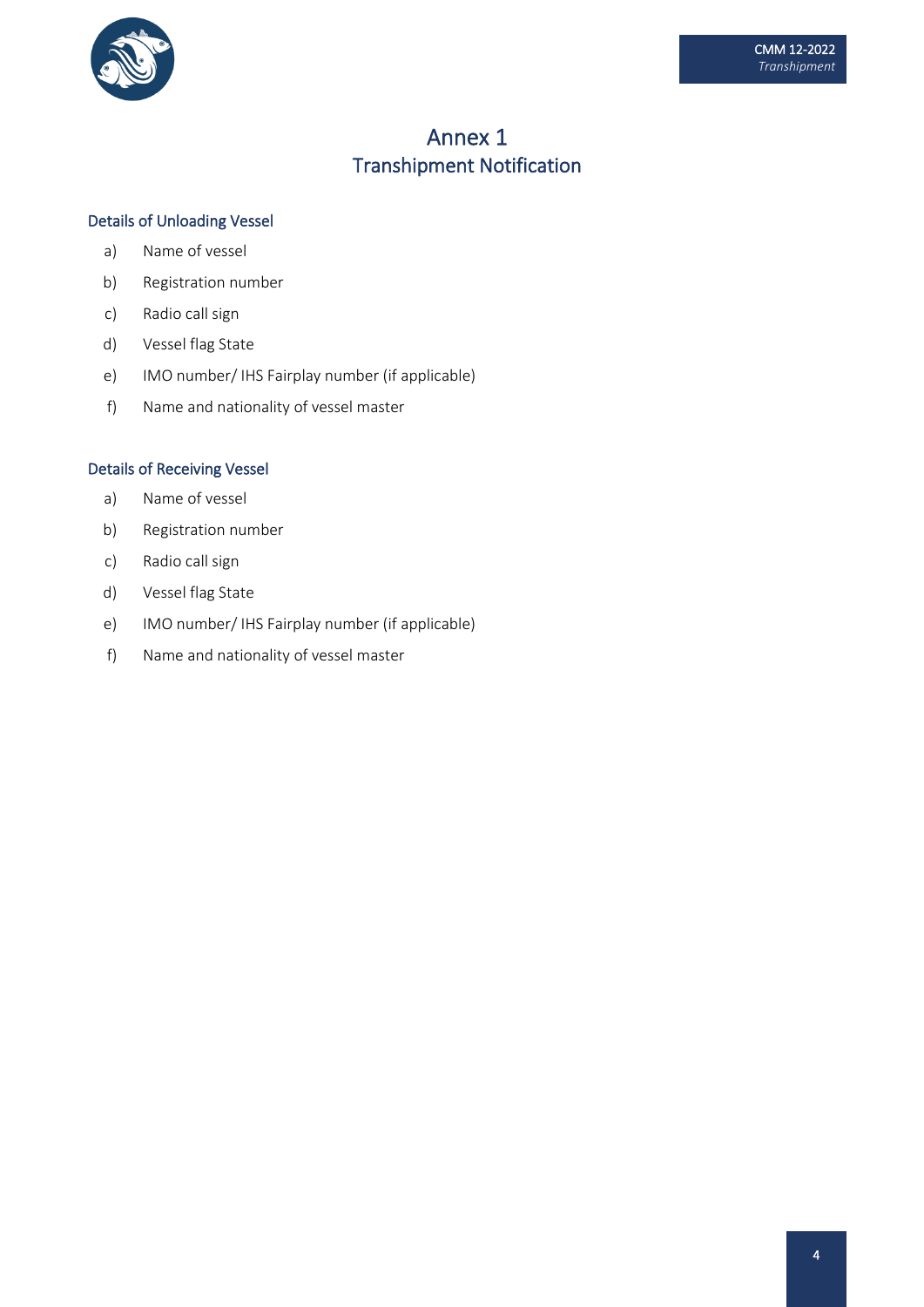

# Annex 2 Transhipment Logsheet

### 1. Details of the Unloading Fishing Vessel

| Name of vessel                                      |  |
|-----------------------------------------------------|--|
| Registration number                                 |  |
| Radio call sign                                     |  |
| Vessel flag State                                   |  |
| IMO number / IHS Fairplay number<br>(if applicable) |  |
| Master's name and nationality                       |  |

### 2. Details of the Receiving Fishing Vessel

| Name of vessel                                      |  |
|-----------------------------------------------------|--|
| Registration number                                 |  |
| Radio call sign                                     |  |
| Vessel flag State                                   |  |
| IMO number / IHS Fairplay number<br>(if applicable) |  |
| Master's name and nationality                       |  |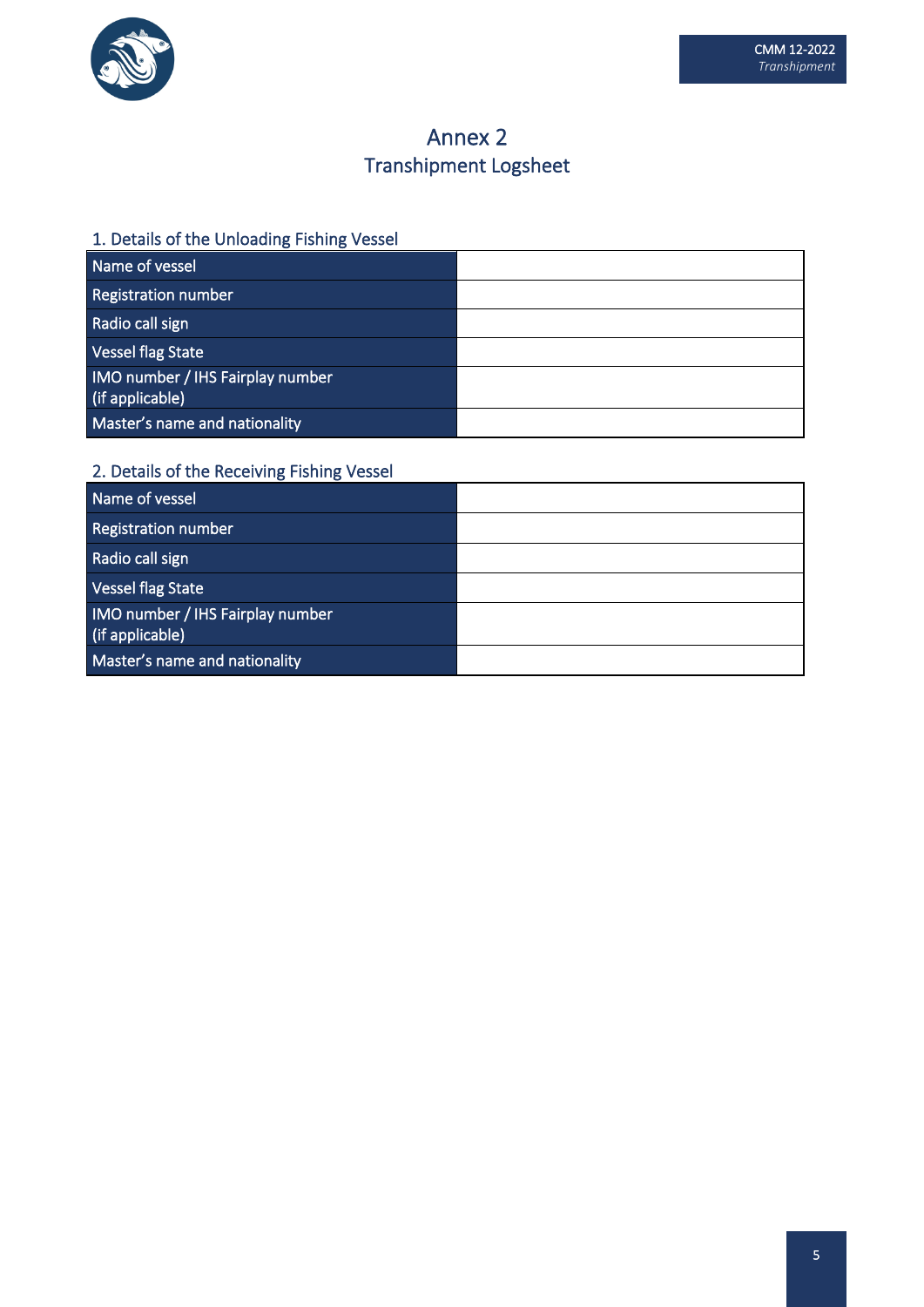

### 3. Transhipment Operation

| (UTC)                                                       |  | Date and time of commencement of transhipment                                               |              |            |  |
|-------------------------------------------------------------|--|---------------------------------------------------------------------------------------------|--------------|------------|--|
|                                                             |  | Date and time of completion of transhipment (UTC)                                           |              |            |  |
| of port                                                     |  | If transhipment in port: Name, country, and code <sup>1</sup>                               |              |            |  |
|                                                             |  | If transhipment at sea: Position (nearest 1/10th<br>degree) at commencement of transhipment |              |            |  |
|                                                             |  | If transhipment at sea: Position (nearest 1/10th                                            |              |            |  |
| degree) at completion of transhipment                       |  |                                                                                             |              |            |  |
|                                                             |  | Description of product type by species (e.g. whole, frozen fish in 20 kg cartons)           |              |            |  |
| <b>Species</b>                                              |  |                                                                                             | Product type |            |  |
| <b>Species</b>                                              |  |                                                                                             | Product type |            |  |
| <b>Species</b>                                              |  |                                                                                             | Product type |            |  |
| <b>Species</b>                                              |  |                                                                                             | Product type |            |  |
| <b>Species</b>                                              |  |                                                                                             | Product type |            |  |
| <b>Species</b>                                              |  |                                                                                             | Product type |            |  |
|                                                             |  |                                                                                             |              |            |  |
|                                                             |  | Number of cartons, net weight (kg) of product, by species.                                  |              |            |  |
| <b>Species</b>                                              |  | Cartons                                                                                     |              | Net weight |  |
| <b>Species</b>                                              |  | Cartons                                                                                     |              | Net weight |  |
| <b>Species</b>                                              |  | Cartons                                                                                     |              | Net weight |  |
| <b>Species</b>                                              |  | Cartons                                                                                     |              | Net weight |  |
| <b>Species</b>                                              |  | Cartons                                                                                     |              | Net weight |  |
| <b>Species</b>                                              |  | Cartons                                                                                     |              | Net weight |  |
| Total net weight of product transhipped (kg)                |  |                                                                                             |              |            |  |
| Hold numbers in reefer vessel in which product is           |  |                                                                                             |              |            |  |
| stowed                                                      |  |                                                                                             |              |            |  |
| Destination port and country of receiving fishing<br>vessel |  |                                                                                             |              |            |  |
| <b>Estimated arrival date</b>                               |  |                                                                                             |              |            |  |
| <b>Estimated landing date</b>                               |  |                                                                                             |              |            |  |

## 4. Observations (if applicable)

<sup>1</sup> United Nations Code for Trade and Transport Locations (UN/LOCODE).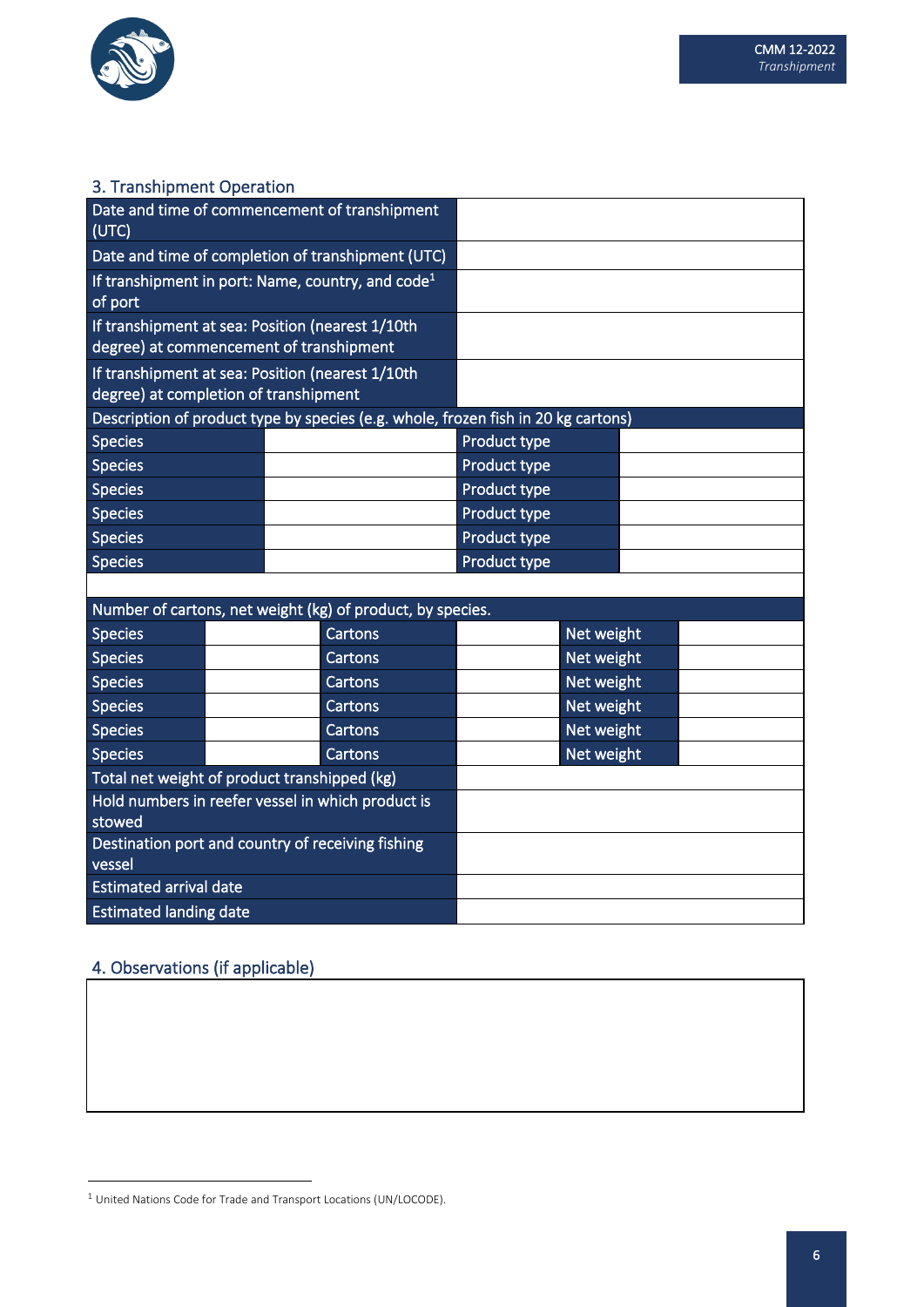

### 5. Verification

| Name of observer    |  |
|---------------------|--|
| Authority           |  |
| Signature and Stamp |  |
|                     |  |
|                     |  |
|                     |  |
|                     |  |